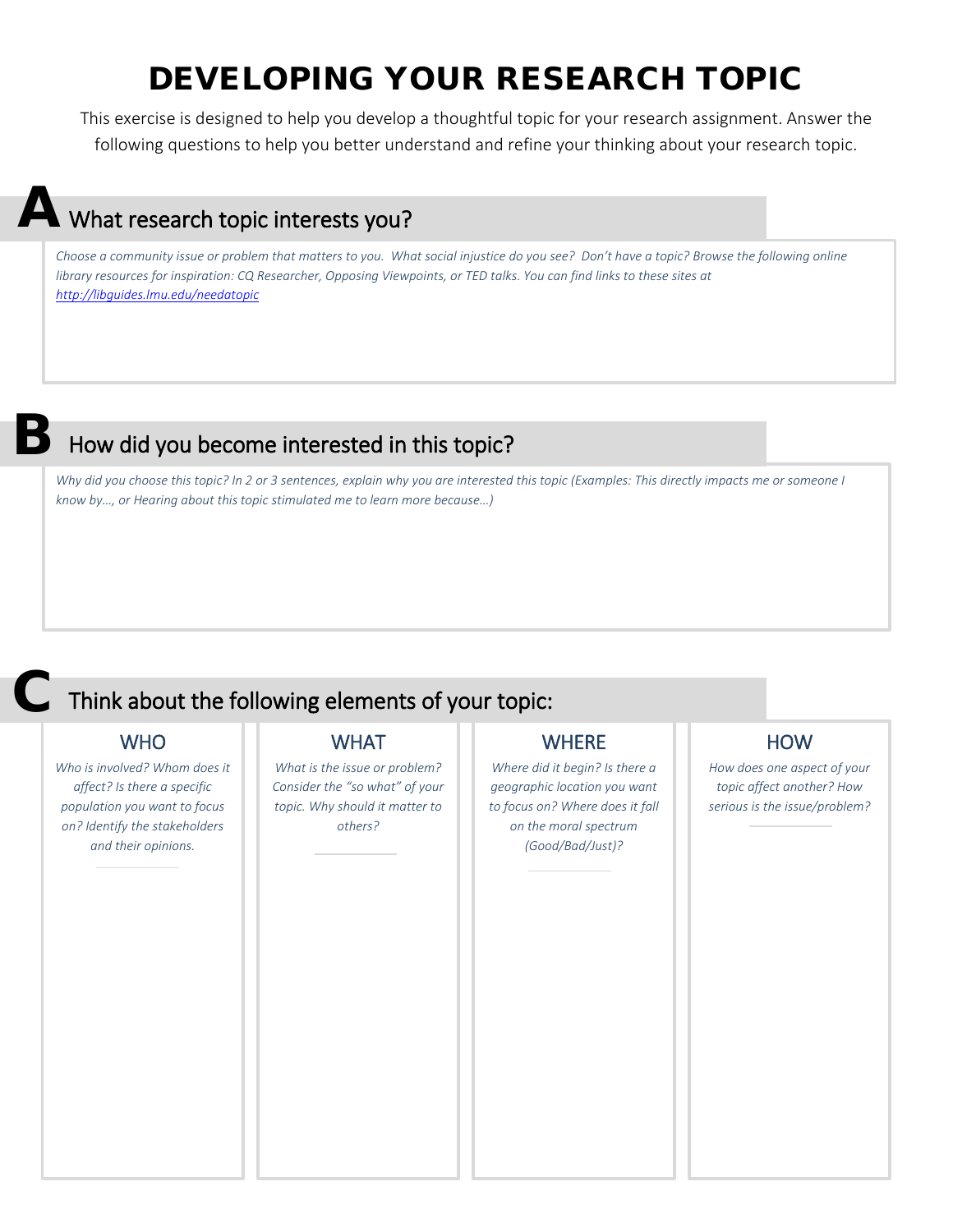### Do background reading:

*Search Google, Wikipedia, and the online library resources CQ Researcher, Opposing Viewpoints, Gale Virtual Reference Library, or Sage Knowledge to find basic background information about your topic and answer the questions below. Links to the online library resources mentioned above can be found here:<http://libguides.lmu.edu/FindSources>*

Did you identify any major concepts or theories related to your topic?

*A good way to enter the conversation of a field or discipline is to study the vocabulary and theories. List the concepts or theories here:*

#### Define the basic terms used in this issue

 *Consider the varying ways that stakeholders define key terms. Do different people define or "see" things differently? Example: X defines "racial profiling" as \_\_\_\_\_\_\_\_\_, but Y explains it as \_\_\_\_\_\_\_\_\_, which includes implicit (or unconscious) bias.*

Could you identify any scholars or experts who do research on your topic?

*They may be identified or listed as Further Resources. List the experts/scholars here:*

### Did you find any additional keywords to use when you search?

*Keywords change based on who is speaking, for example, a scholar might say "preadolescent," whereas a journalist might say "tween." List new keywords here:*

Did the articles cite any useful sources that would be useful for your research?

*List additional sources here:*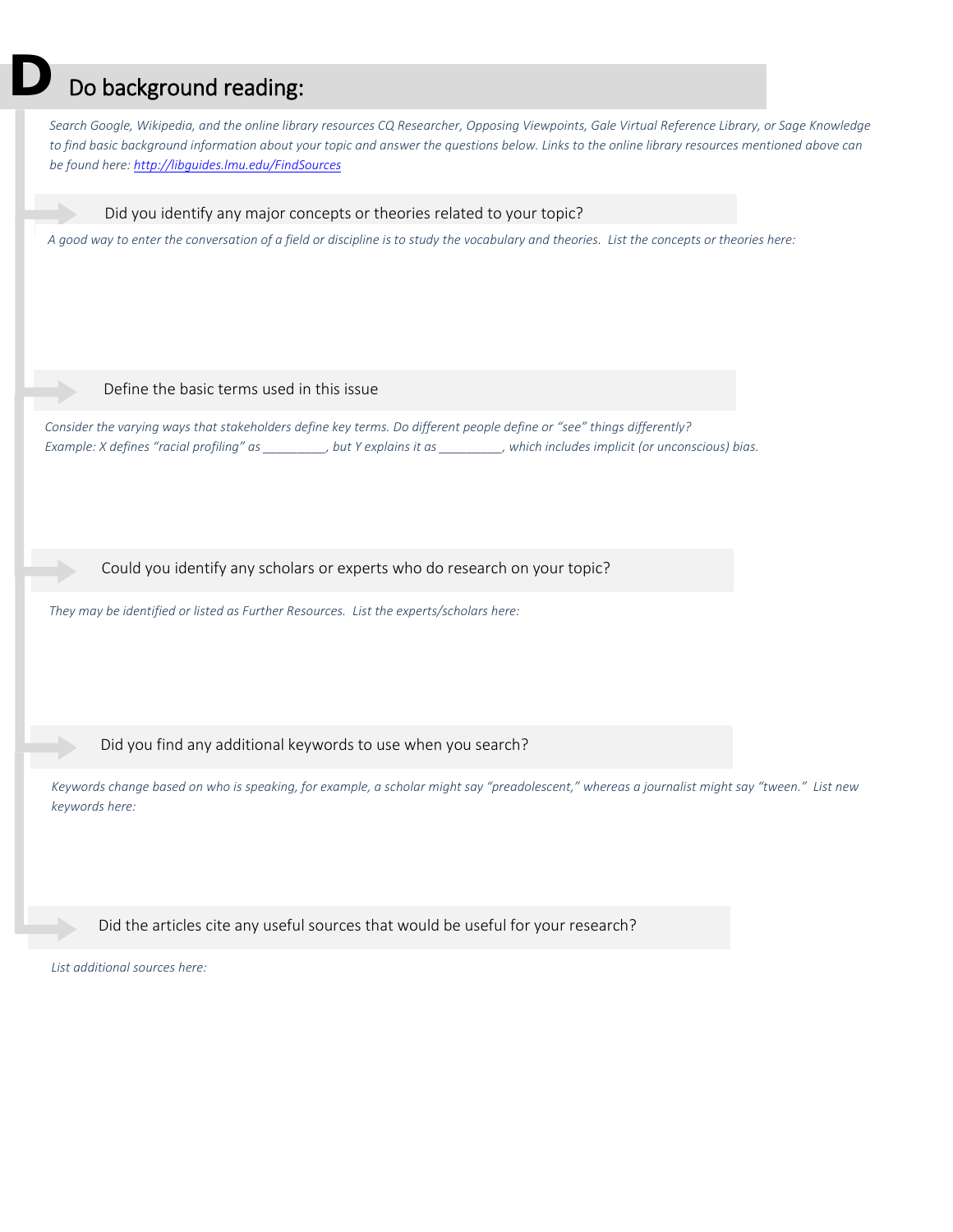**Social Structures -** What roles do social structures play in your issue or problem? "At issue is not the goodness of the individual person living in the system, rather it is the system itself called into question."<sup>[1](#page-2-0)</sup> Looking at your issue or problem, can you answer (at least 2 of the 5) following questions?

- **1. Economics -** What is the role of economics in this issue? Who benefits? Who is burdened? Who is responsible?
- **2. Politics -** What is the role of politics in this issue? Who has power? What kind of power? What role does politics play in the history of this issue?
- **3. Culture-** What is the role of culture in this issue? Which cultures play a prominent role?
- **4. Environment -** How is the environment impacted? How is the issue impacted by the environment? What is the geography of the issue? (Where is this happening or potentially happening?)
- **5. Religion-** What roles does religion play in the history of this issue?<sup>[2](#page-2-1)</sup>

**The Common Good and Social Justice** - Different social groups have different levels of access to social power and resources based on a variety of historical, political, economic, and social factors as you have examined above. These inequalities inhibit our ability to **promote the common good**. Social justice refers to efforts to combat these large-scale inequalities and achieve economic, legal, political, and social equality for all.

Based on what you know, so far, about your social issue, name one social group you think is among the most negatively affected by the status quo (the way things are). Explain your reasoning.

(Hint: Social group refers to a group of people who share some physical, cultural, or economic characteristic. This could include race, ethnicity, sex, gender, sexual orientation, religion, belief, ability, age, location, place of origin, social class, socioeconomic situation, and so on.)

<span id="page-2-0"></span>1 J. Holland and P.J. Henriot, *Social Analysis: Linking Faith and Justice* (Maryknoll, NY: Orbis Books, 1983), 199.

<span id="page-2-1"></span><sup>2</sup> Questions adapted from: M. Cimperman, *Social Analysis for the 21st Century: How Faith Becomes Action* (Maryknoll, NY: Orbis Books, 2015).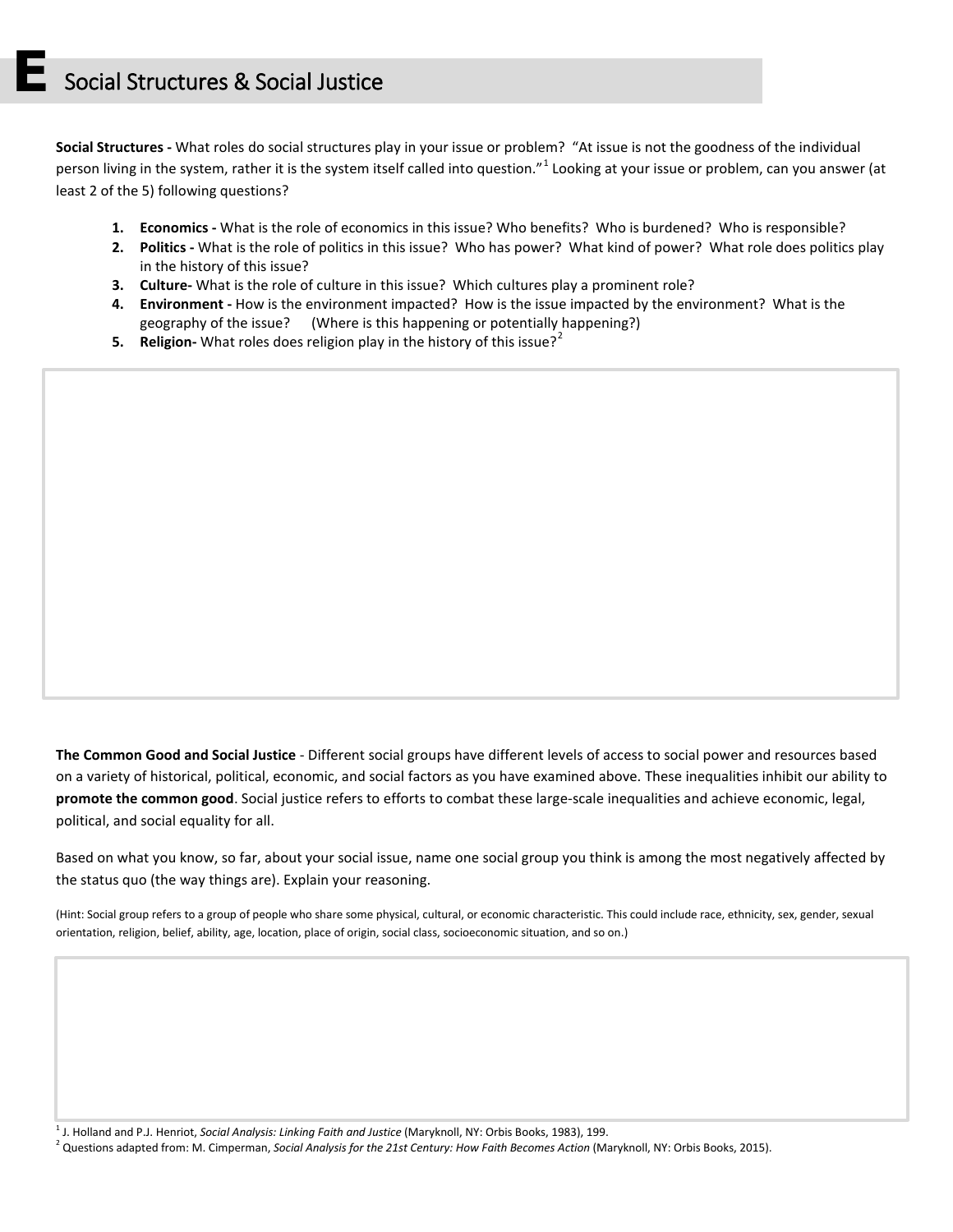### Create a concept map or informational outline for your topic:

*Using everything that you now know about your topic, create a concept map. To get started, look at the example concept map below. For more examples of concept maps, visit<http://libguides.lmu.edu/RHET1000/ResearchExploration>*

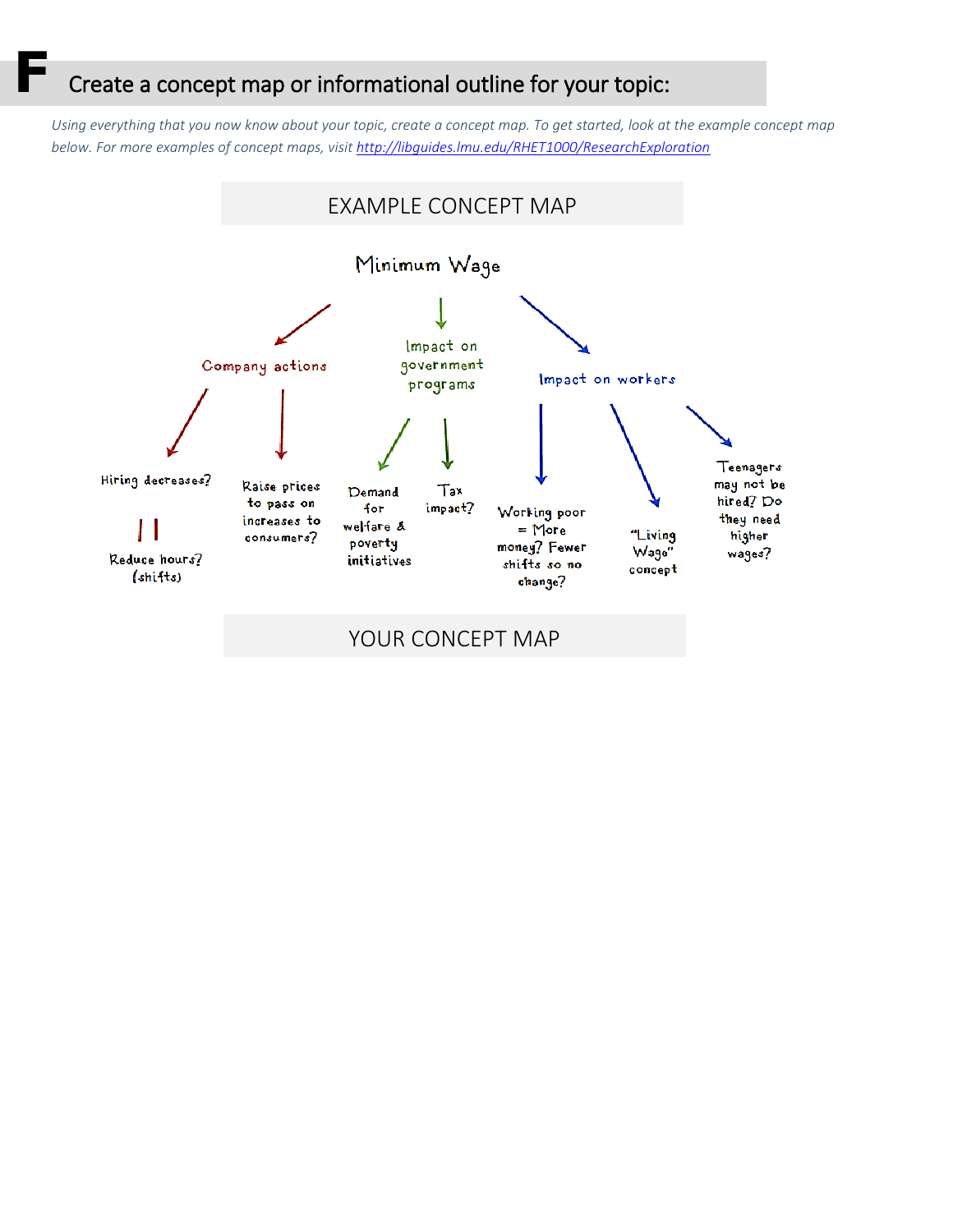## TOPIC: MINIMUM WAGEINTHE UNITED STATES

#### WORKERS  $\mathbf{L}$

- $\mathbf{L}$ LIVING WAGES
- $2.$ DECREASE IN ENTRY LEVEL JOBS / FEWER SHIFTS
- WORKING POOR/RELIANCE ON SUPPLEMENTAL GOVERNMENT ASSISTANCE  $3<sub>1</sub>$

#### $2.$ CORPORATIONS

- PRICEHIKES  $\mathbf{L}$ 
	- PASSED ON TO CONSUMERS?  $\mathbf{L}$
	- $2.$ DECREASED PROFITS?
- $2.$ FEWERJOBS/SLOWJOBGROWTH
- OUTSOURCES JOBS OVERSEAS  $3<sub>1</sub>$

#### GOVERNMENTPROGRAMS  $3<sub>1</sub>$

- $\mathbf{L}$ IMPACT ON WELFARE GOVERNMENTASSISTANCE PROGRAMS
- $2.$ **TAXIMPACT**
- $3.$ ECONOMIC OUTLOOK

### YOUR OUTLINE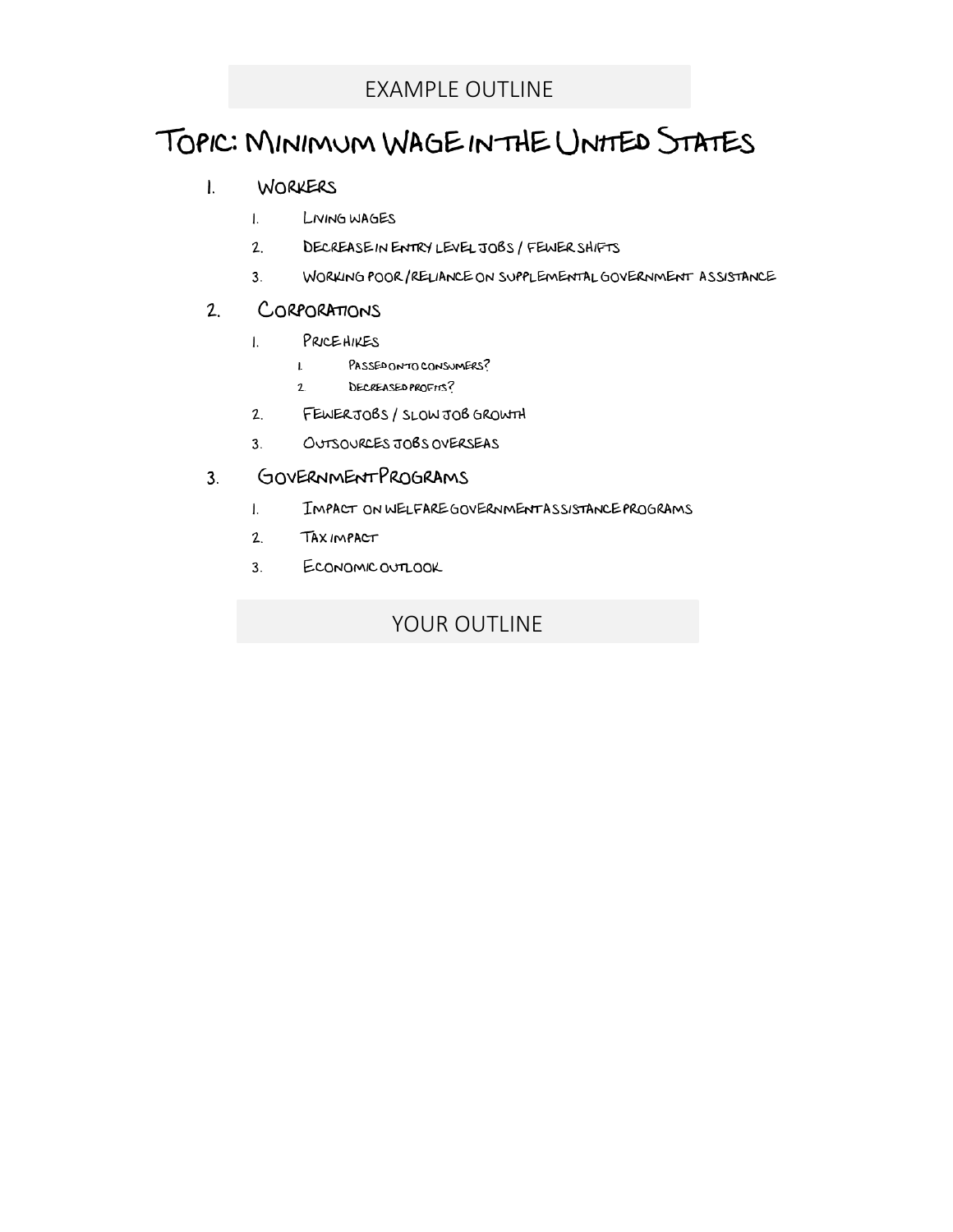## $\overline{\mathbf{J}}$  Scholarly conversations surrounding your topic:

*Which subject areas (disciplines) investigate and research your topic? Most library resources are arranged by subject areas (disciplines), including databases, books and even our Research Guide[s http://libguides.lmu.edu/.](http://libguides.lmu.edu/) Knowing which academic discipline conducts research on your topic will help you find scholarly information more efficiently. Circle all that apply:* 

General & Multidisciplinary | African American Studies | Art & Art History | Asian Pacific American Studies | Biology | Business | Chemistry | Chicana/o Studies | Classics | Communication Studies | Computer Science | Dance | Economics | Education | Engineering | English | Environmental Science | Film & Television | Health & Human Sciences | History | Law | Mathematics | Modern Languages | Music | Sociology | Philosophy | Physics | Political Science | Psychology | Theatre Arts | Theology & Religion | Women's Studies | Other (Please List) \_\_\_\_\_\_\_\_\_\_\_\_\_\_\_\_\_\_\_\_\_\_\_\_\_\_\_\_\_\_\_\_\_\_\_\_\_\_\_\_\_\_\_

## Incorporating diverse points of view:

What do I feel about this problem? How do my life experience and cultural, gender, race, ethnicity, and social class backgrounds influence my view of the problem? What assumptions do I hold about the issue/problem? How might someone from a different background view the problem?

*In 2 or 3 sentences, please reflect…*

What are my feelings about the information I am finding? Am I developing an open mind when encountering varied and sometimes conflicting perspectives? How does this new information compare to my existing knowledge about the topic? Am I surprised? Confused? Inspired? Are any of the sources challenging or uncomfortable?

*In 2 or 3 sentences, please reflect…*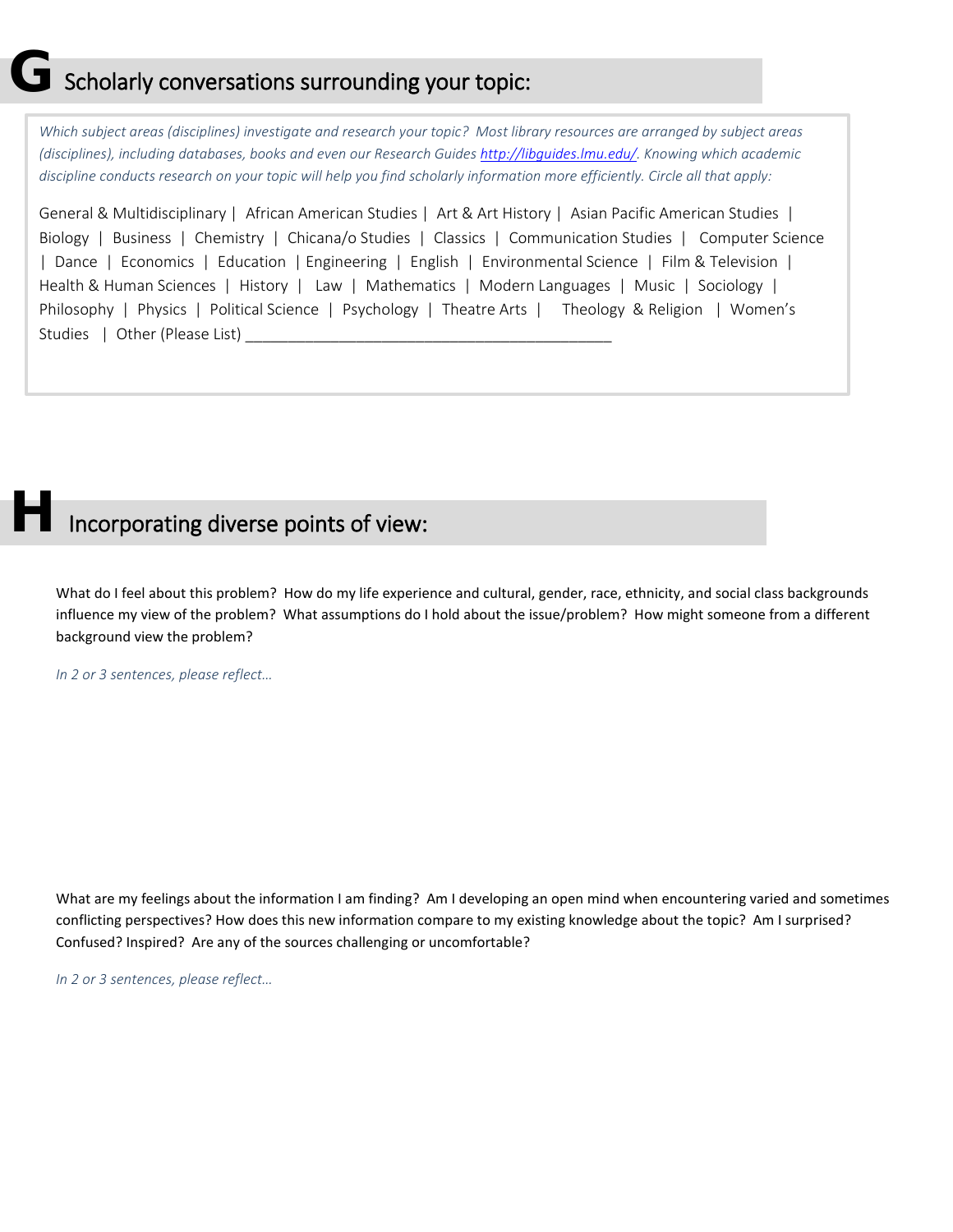How am I addressing other points of view? How does your approach integrate different perspectives on your topic? List all the intended parties/types of people and their points of view. What voices are missing? Look back at section C (Who) and section E (social group).

*In 2 or 3 sentences, please reflect…*

## **I Topic feedback / instructor approval**

My Written/Oral Assignment is: \_\_\_\_\_\_\_\_\_\_\_\_\_\_\_\_\_\_\_\_\_\_\_\_\_\_\_\_\_\_\_\_\_\_\_\_\_

My research topic is: \_\_\_\_\_\_\_\_\_\_\_\_\_\_\_\_\_\_\_\_\_\_\_\_\_\_\_\_\_\_\_\_\_\_\_\_\_\_\_\_\_\_\_\_\_\_

Instructor Comments: